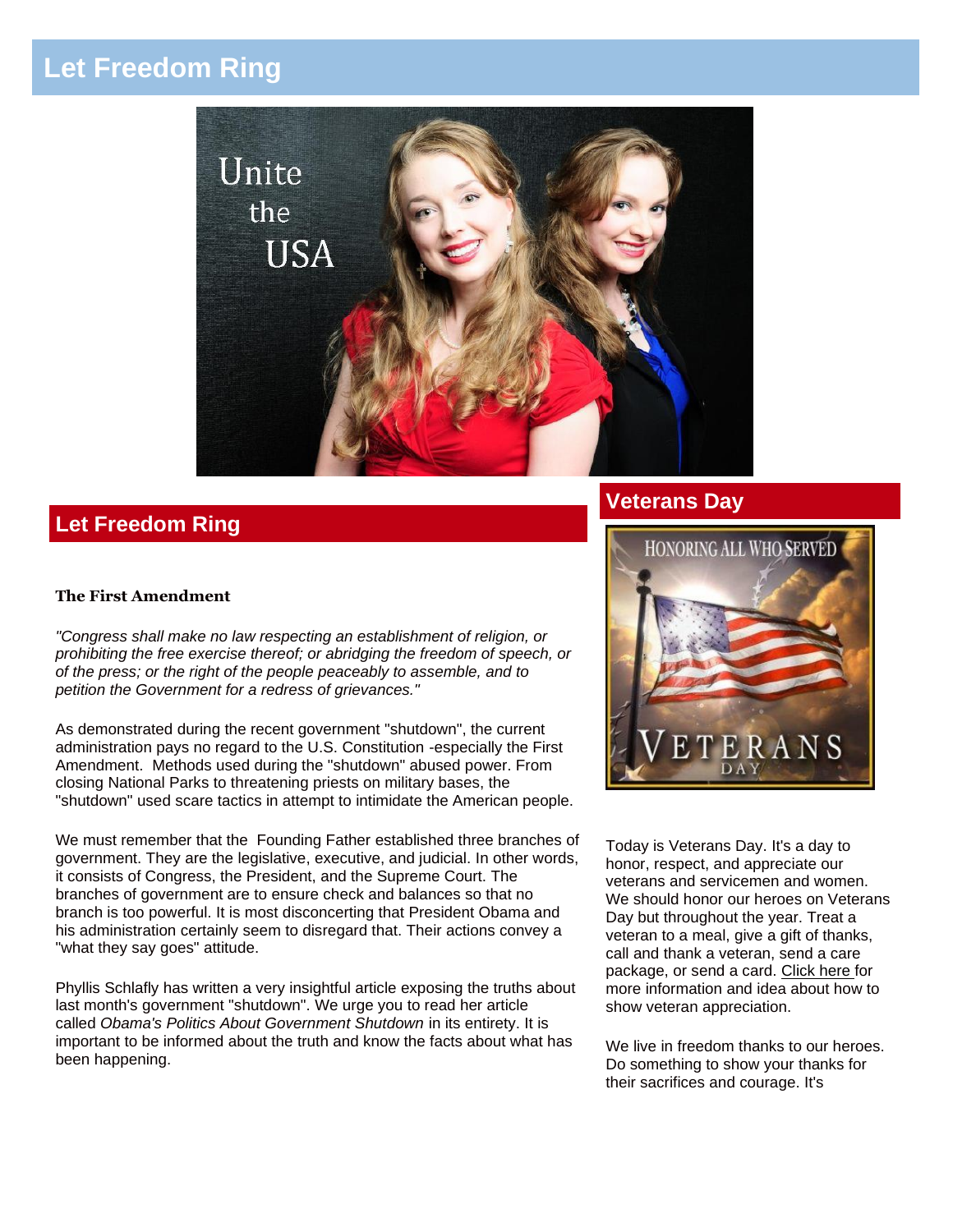No matter what the day may bring or what the headlines say, hold close to the fact that Jesus Christ is the King of Kings. He is the same yesterday, today, and tomorrow. The future rests in His hands. We must continue to pray and work hard to defend faith and freedom.

God bless you, Carrie Stoelting and Stacie Stoelting Founders of [Unite the USA](http://unitetheusa.org/index.html) 

## **Meeting Phyllis Schlafly**



L-R: Stacie, Phyllis Schlafly, and Carrie

the Equal Rights Amendment (ERA).

The ERA was a proposed amendment that claimed to guarantee equal rights for women. However, in reality, it would have been bad for women and their families. It would have taken away rights from women.

on the home front. At the time, her battle was to stop

The ERA nearly became the law of the land. It was only three states short of ratification but God used Mrs. Schlafly to intervene. It was truly a David and Goliath situation. By God's grace, Phyllis Schlafly won.

Mrs. Schlafly's story should inspire each one of us not to give up in today's fight for faith and freedom. *Never, never give up!*

\*Watch a video of Phyllis Schlafly telling her compelling story: <http://www.makers.com/phyllis-schlafly>

# **Obama's Politics About Government Shutdown**

important. After all, freedom is not free. Do it now -*while there's time!*



**[Hear Carrie and Stacie sing](http://www.youtube.com/watch?v=_080KLB-_rE&feature=relmfu)** ["While There's Time"](http://www.youtube.com/watch?v=_080KLB-_rE&feature=relmfu)

## **Billy Graham's My Hope Project**



On November 7 (Billy Graham's 95th birthday) what is likely his final message aired across the nation. We are so thankful that he shared about Jesus to America one more time. Our hope is found in Jesus Christ. [Learn](http://unitetheusa.org/id104.html) more here: [http://www.watchbillygraham.com/](http://watchbillygraham.com/)

### **Enter to Win**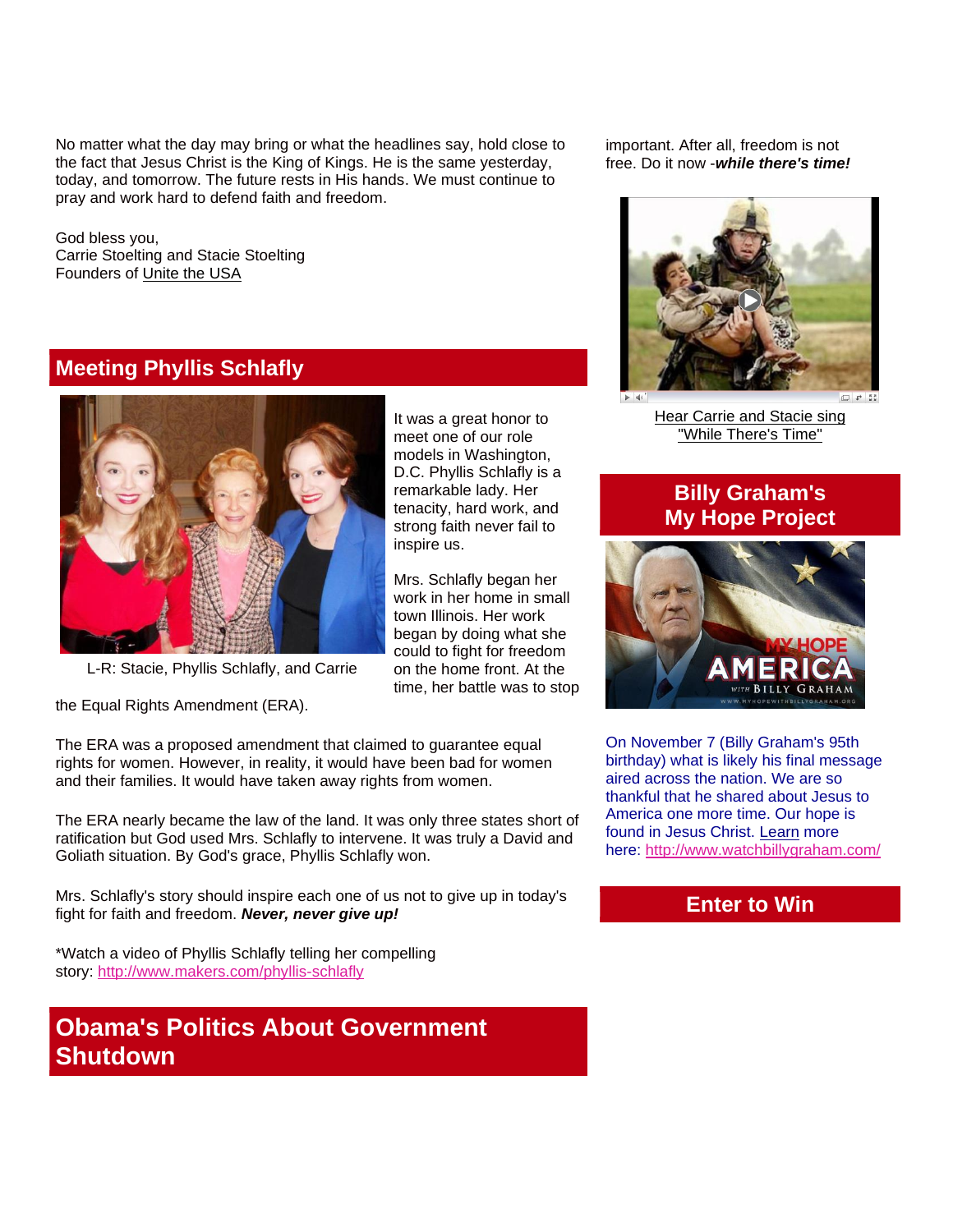#### By Phyllis Schlafly [www.eagleforum.org](http://www.eagleforum.org/)

Americans were shocked by headlines like, "Priests Face Arrest for Holding Mass During Shutdown." News accounts reported that Catholic priests were warned that they are not permitted to minister on base during the shutdown and they risk being arrested if they attempt to do so.

Since they are unpaid volunteers, this was not caused by a shutdown of military funds. Priests were warned that they risked arrest and military discipline if, without pay, they simply walked onto the base property to perform a chaplain's regular duties.

Congress quickly responded with a nonbinding [resolution](http://unitetheusa.org/id104.html) to reinstate furloughed chaplains on a volunteer basis. The House voted [400 to 1](http://unitetheusa.org/id104.html) and the Senate passed a similar resolution.

Barack Obama didn't have his fingerprints on that order, but since his views about banning any public reference to Christianity are well known, the military (and others) want to be in sync with the Chief.

Likewise, the ACLU and atheist organizations know they won't suffer any legal opposition from the Obama Administration when they file their antireligion lawsuits.

For example, the ACLU and the Freedom From Religion Foundation sued a little school district in Jackson City, Ohio, to force the school to take a picture of Jesus off a school wall. The picture was one of 23 famous historical figures displayed in small frames on a school wall ever since 1947.

The school agreed to take down the picture of Jesus, but that's not the end of it. The school now is required to pay the ACLU \$80,000 for its attorneys' fees plus \$15,000 to reward five anonymous plaintiffs The school settled and agreed to pay these amounts because it couldn't afford any more legal expenses to defend itself.

In another example of the anti-religious push going on in our military, a U.S. Air Force chaplain, Lieutenant Colonel Kenneth Reyes, posted a column in the Chaplain's Corner section of his base's website entitled, "No Atheists in Foxholes: Chaplains Gave All in World War II." An outfit called the Military Religious Freedom Foundation sent an irate letter to the base commander, claiming that some airmen, who remained anonymous, had complained.

Col. Reyes was ordered to remove the column, but that didn't satisfy the anti-religion group. It demanded that he be punished.

This so-called Religious Freedom group took particular offense at the title, "No Atheists in Foxholes," calling it a "bigoted, religious supremacist



Enter now to win a copy of Billy Graham's last sermon which is now on DVD. Last day to enter is November 22, 2013. A winner will be selected at random on November 23 and notified via e-mail. Entry form must be completed in its entirety. [Click here](http://unitetheusa.org/id94.html) to enter!

### **About Phyllis Schlafly**



Phyllis Schlafly has been a national leader of the conservative movement since the publication of her best-selling 1964 book, [A](http://unitetheusa.org/id104.html)  [Choice Not An](http://unitetheusa.org/id104.html)  [Echo.](http://unitetheusa.org/id104.html) She has been a leader of the pro-family

movement since 1972, when she started her national volunteer organization called Eagle Forum. In a ten-year battle, Mrs. Schlafly led the pro-family movement to victory over the principal legislative goal of the radical feminists, called the Equal Rights Amendment. An articulate and successful opponent of the radical feminist movement, she appears in debate on college campuses more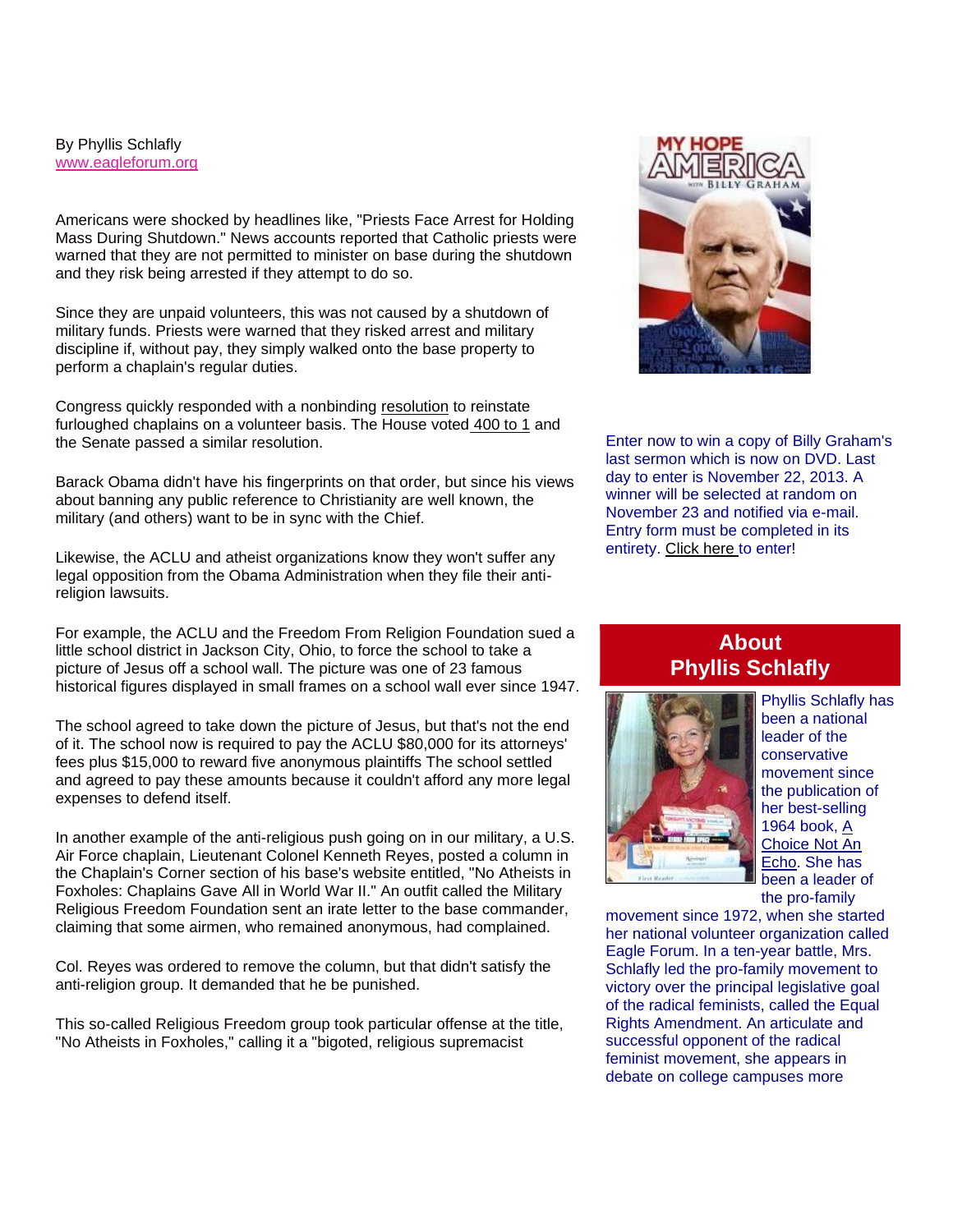phrase." They called the rest of the column "faith-based hate" and an "antisecular diatribe."

Col. Reyes's column was actually an innocuous message. He summarized the World War II origins of the "no atheists in foxholes" phrase and then commented that faith could be religious or secular.

There was no mention of atheists outside of the historical phrase or of any particular religious group. The column was really very inclusive with no implication that faith has to be in any particular God, implying that everyone has faith in something.

If such a broad-minded, all-inclusive message is a problem, we have to wonder what has happened to our First Amendment right of "free exercise" of religion? Is Obama trying to eliminate military chaplains?

Incidents like these are building a climate of intimidation and discrimination against Christians in the military. It looks like those who are attacking Col. Reyes are the ones who are spreading a climate of so-called "faith-based" hate.

The harassment of religion in the military may [have been] part of Obama's attempt to make the government shutdown as painful to the public as possible. Andrews Air Force Base in Maryland [was] partially closed because of the shutdown (causing our troops to do their grocery shopping at more expensive off-base stores), but (surprise, surprise) Andrews Air Force golf course (one of Obama's favorites) remained open, ready for him to play his 36th round of golf this year.

The government shutdown closed the National Mall in Washington, D.C. but, in another example of Obama's politics, it was allowed to be open for an amnesty rally on October 8. George Washington's home at Mount Vernon is not government property, but the feds closed the parking lot anyway so no one could conveniently visit the house.

The Obama Administration closed Yellowstone National Park. When a group of foreign tourists disembarked from their tour bus in the park to photograph a herd of bison, they were locked inside the Old Faithful Inn and made to feel like criminals under arrest.

It's rather clear that the Obama Administration [tried] to select popular landmarks for closure in order to blame people's annoyance on Republicans. One of the silliest closures was a piece of South Dakota highway where it is possible to pull over and see the faces of the great Americans on Mount Rushmore.

frequently than any other conservative. She was named one of the 100 most important women of the 20th century by the Ladies' Home Journal. Learn more at [www.eagleforum.org!](http://r20.rs6.net/tn.jsp?e=001kAz1u-qEoLFbOi77ZLPEJQR1y8piVvk7OX0qfPDpRC1umZ7nctyoW8Rj4uOw75pSzcdpyRfzRjmS6PTGuf22N0fXDzko6b4SqgYe2r_DoUI=)

## **Featured Founding Father**



**Abraham Baldwin (November 22, 1754 - March 4, 1807)** was a [Founding](http://unitetheusa.org/id104.html)  [Father](http://unitetheusa.org/id104.html) from the [state](http://unitetheusa.org/id104.html) of [Georgia.](http://unitetheusa.org/id104.html) Baldwin was a Georgia representative in the [Continental Congress](http://unitetheusa.org/id104.html) and served in the [United States House of](http://unitetheusa.org/id104.html)  [Representatives](http://unitetheusa.org/id104.html) and [Senate.](http://unitetheusa.org/id104.html) Baldwin was the founding father of the [University](http://unitetheusa.org/id104.html)  [of Georgia](http://unitetheusa.org/id104.html) and served as its first president.

# *In God We Still Trust*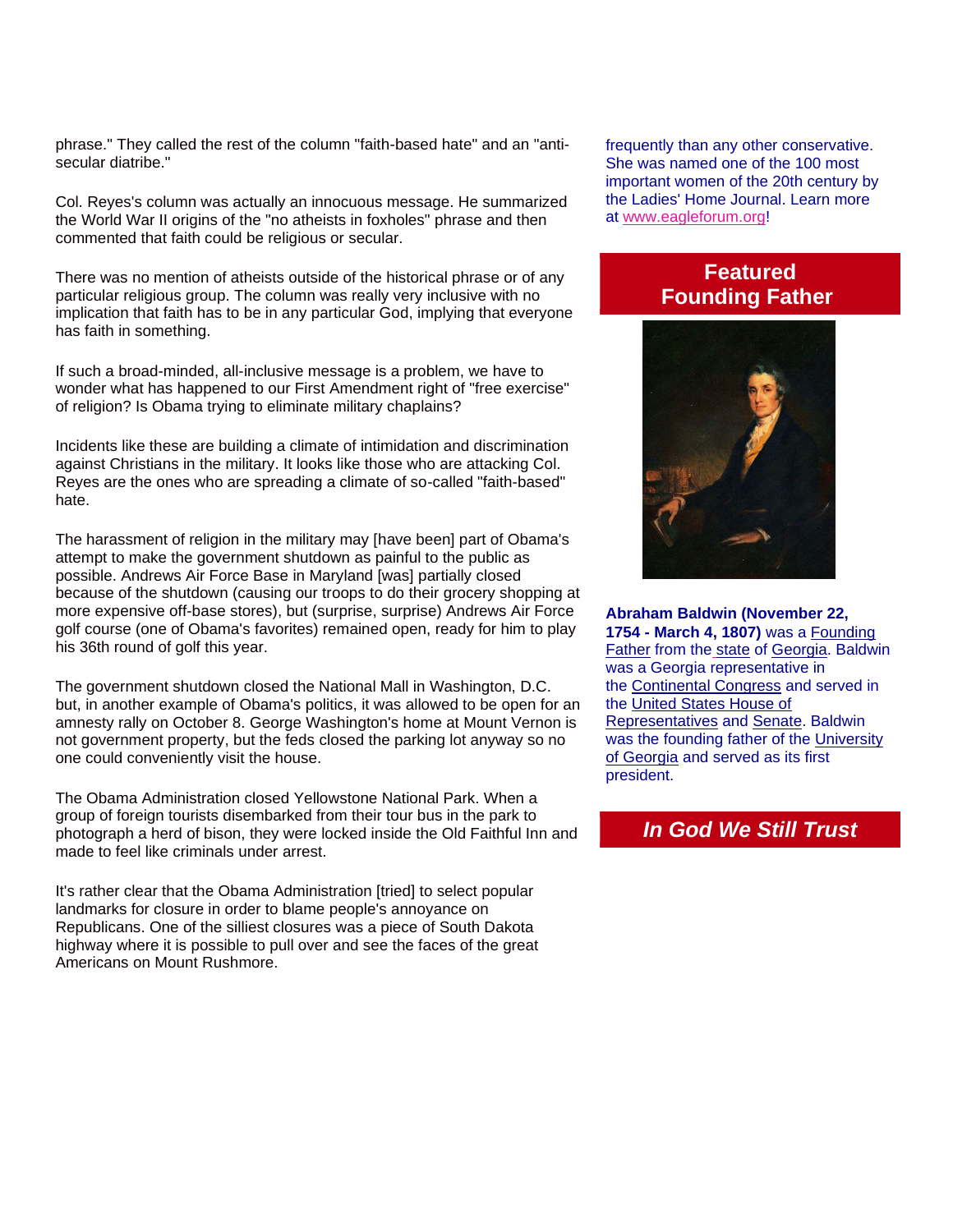In God We Still Trust

Our country needs to turn to Jesus. Listen to "In God We Still Trust" for inspiration to keep "fighting the good fight". For hope and encouragement, listen to Stacie Ruth and Carrie Beth sing ["In God We Still Trust"](http://www.youtube.com/watch?v=AJpSmePSi3c).

# **In God We Still Trust**



Listen to patriotic music at its best; order *[In God We](http://unitetheusa.org/id56.html)  [Still Trust](http://unitetheusa.org/id56.html)*. From the National Anthem to "God Bless America" you will be inspired and

uplifted about our God-given freedoms. All proceeds go to Unite the USA. Help promote faith and freedom in America. Your support is important and appreciated. *[Buy or download a copy](http://unitetheusa.org/id56.html)  [today.](http://unitetheusa.org/id56.html)*God bless you as you celebrate the red, white, and blue!

#### **Booking Info**



Celebrate the true spirit of America with Carrie Beth and Stacie Ruth. Book Stacie and Carrie for concert or conference! Email [info@unitetheusa.org](mailto:info@unitetheusa.org) for more information.